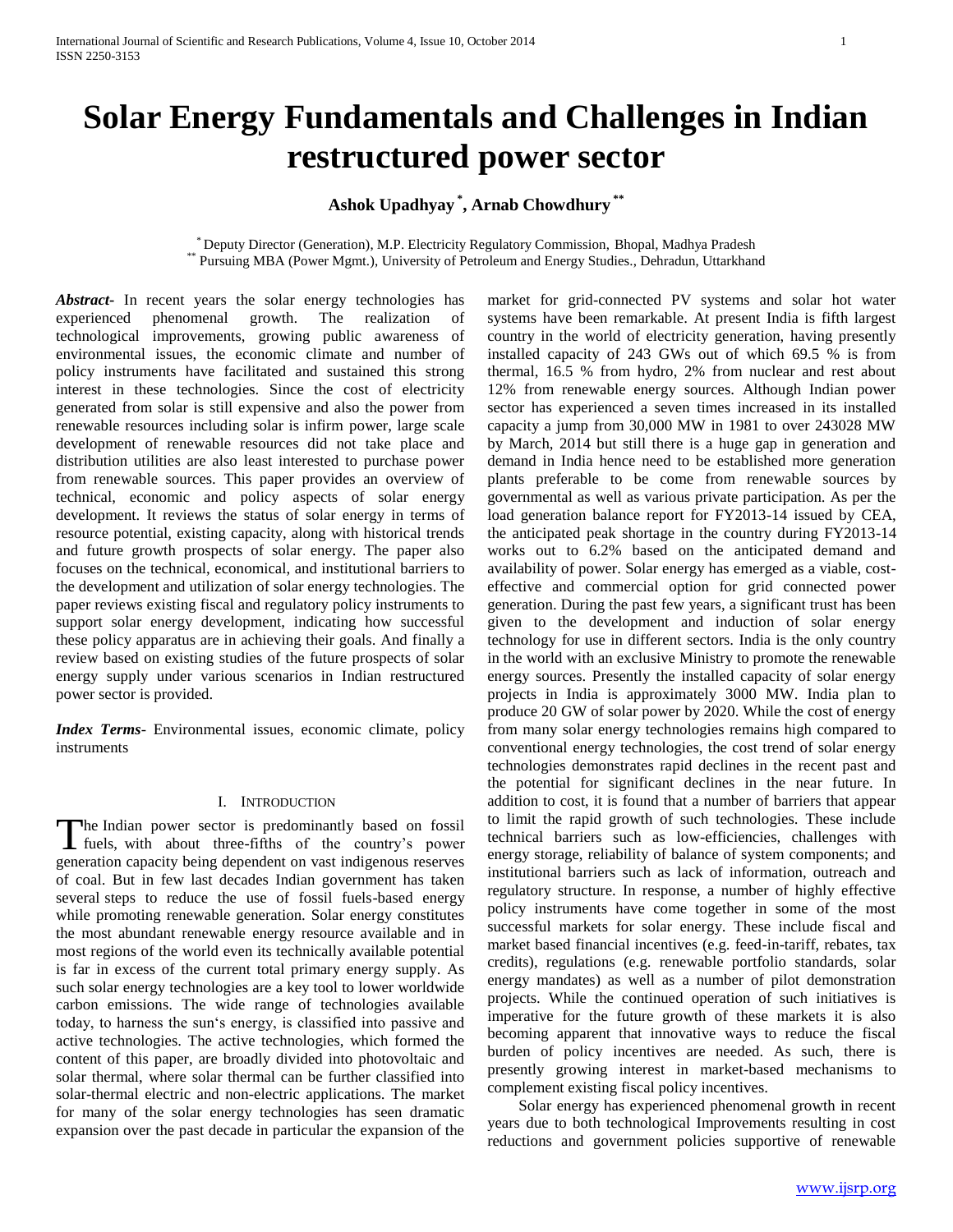energy development and utilization. This paper analyzes the technical, economic and policy aspects of solar energy development and deployment. While the cost of solar energy has declined rapidly in the recent past, it still remains much higher than the cost of conventional energy technologies. Like other renewable energy technologies, solar energy benefits from fiscal and regulatory incentives and mandates, including tax credits and exemptions, feed-in-tariff, preferential interest rates, renewable portfolio standards and voluntary green power programs in many countries. Potential expansion of carbon credit markets also would provide additional incentives to solar energy deployment; however, the scale of incentives provided by the existing carbon market instruments, such as the Clean Development Mechanism of the Kyoto Protocol, is limited. Despite the huge technical potential, development and large-scale, market-driven deployment of solar energy technologies world-wide still has to overcome a number of technical and financial barriers. Unless these barriers are overcome, maintaining and increasing electricity supplies from solar energy will require continuation of potentially costly policy supports. Drives moving in the direction of reduction of capital cost of solar energy through technological development and increase in Plant Utilization Factor with overall improvement in efficiency. Drives are also moving in the direction of developing storage facilities for energy from solar to make them firm and useful form of energy.

 Restructuring of power sector has changed the traditional mission and mandates of utilities in complex way, and had large impact on environmental, social and political conditions for any particular country. At the same time, new regulatory approaches are being found for reducing environmental impacts in restructured power sector. Enactment of the Electricity Act 2003 (the Act) has provided further support to renewable energy by stipulating purchase of a percentage of the power procurement by distribution utilities from renewable energy sources. The renewable purchase obligation as well as preferential tariff for procurement of such power has been specified by various State Electricity Regulatory Commissions (SERCs). Despite all strategic policies in place, purchase of Renewable Energy Certificate (REC) has not been very encouraging and sale of now solar REC is at a very low price. SERCs must prevail upon Discoms to meet them RPO obligation. Cost of energy generated from solar can also be reduced by promoting competition within such projects. At the same time, adequate promotional measures would also have to be taken for development of technologies.

While the Electricity Act, 2003, the policies framed under the Act, and also the National Action Plan for Climate Change (NAPCC) provide for a roadmap for increasing the share of renewable in the total generation capacity in the country, there are constraints in terms of availability of RE sources evenly across different parts of the country. This inhibits the State Commissions, especially in those states where the potential of RE sources is not that significant, from specifying higher renewable purchase obligation. This paper discusses the latest technological development in the field of solar energy and its storage facilities. This would help to minimize cost of power procurement, and lead to efficient resource utilization across the country and provide incentive for investment in appropriate technologies. The paper also highlights salient features,

technological development, potential and achievement, advantages and key barriers in development of solar energy projects in India. This paper also highlighted the implementation and operational or grid related issues in solar power projects.

 Finally, the paper finds that the future projections for solar energy technologies are broadly optimistic. According to the projections considered here, the market for solar energy technology is expected to grow significantly in the long-term as well as short-term. Further, despite its technical and economic limitations at present, it is expected that solar energy will play an important role in the future.

#### II. LEGAL FRAMEWORK

 Government of India has come out with Acts, Policies and Regulations to support renewable Energy. The major contributors are as under.

## **1.1 Electricity Act, 2003**

 The Electricity Act 2003 has promotes electricity generation from co-generation and renewable energy sources. The Act accelerated the process of renewable energy development in the country (2).

- Section 3(1) of the Act provides that the National Electricity Policy (NEP) to be formulated by the central government, in consultation with the state governments for development of the power system based on optimal utilization of resources including renewable sources of energy
- Section 4 of the Act provides that the Central Government to prepare a national policy, in consultation with the state governments, permitting stand alone systems (including those based on renewable sources of energy and other non- conventional sources of energy) for rural areas.
- Section 61 (h) stipulated that the terms and conditions for the determination of tariff to be prescribed by the SERCs to promote co- generation and generation of electricity renewable sources of energy.
- Section 86(1) (e) empower the SERC's to specify, for purchase of electricity from such sources, a percentage of the total consumption of electricity in the area of distribution licensee. The aforesaid section of the Act also empowers the SERCs to promote co-generation and generation of electricity through renewable sources of energy by providing suitable measures for connectivity with the grid and sale of electricity to any persons.
- SERCs have specified a Renewable Purchase Obligation (RPO) and have specified feed-in tariff and other terms and conditions to promote cogeneration and generation of electricity from renewable energy sources.

## **1.2 National Electricity Policy 2005**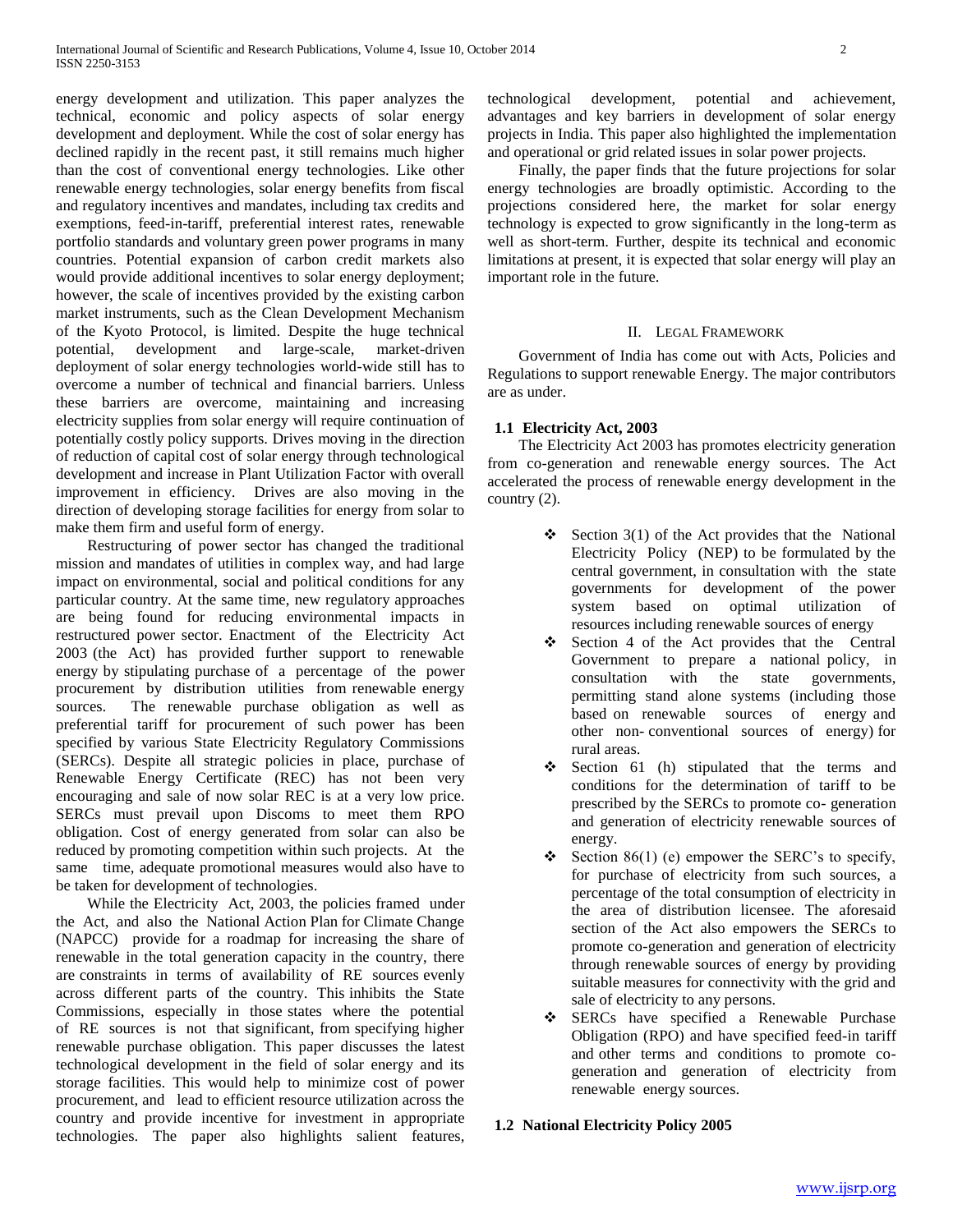The National Electricity Policy 2005 stipulates that progressively the share of electricity from non- conventional sources would need to be increased; such purchase by distribution companies shall be through competitive bidding process; considering the fact that it will take some time before non-conventional technologies compete, in terms of cost, with conventional sources, the commission may determine an appropriate deferential in prices to promote these technologies.

## **1.3 Tariff Policy 2006**

 The Tariff Policy has stated that, in Pursuant to provisions of section 86 (1) (e) of the Act, the Appropriate Commission shall fix a minimum percentage for purchase of energy from such sources taking into account availability of such resources in the region and its impact on retail tariffs. Such percentages for purchase of energy should be made applicable for the tariffs to be determined by the SERCs latest by April, 2006.

## **1.4 National Action Plan of Climate Change**

 The National Action Plan of Climate Change has set the target of 5% renewable energy purchase for FY 2009-10 which will increase by 1% for next 10 years. The NAPCC further recommends strong regulatory measures to fulfil these targets. NAPCC have set the target to achieved 15% of total energy requirement of the country from renewable by 2020.

#### III. FUNDAMENTALS AND BASIC CONCEPT OF SOLAR **ENERGY**

 Solar energy can be produced by two methods. One is Solar PV i.e. through photovoltaic cells and other is Solar Thermal i.e. through concentrated solar power.

#### **1.1 Solar Photovoltaic (PV):**

 **Historical development:** Solar Photo-voltaic (PV) is a method of generating electrical power by converting solar radiation into direct current electricity using semiconductors that exhibit the photovoltaic effect. Photovoltaic power generation employs solar panels composed of a number of solar cells containing a photovoltaic material. It is a device that directly converts solar energy into electricity by photovoltaic effect. Photoelectric effect was first time recognized in 1839 by F.C. Becquerel. In this Phenomenon the electrons are emitted from matter after absorption of energy from radiation. In 1883 – First solar cell was built by coating Selenium with extremely thin layer of gold. In 1958 – Bell laboratories found that Silicon (Si) doped with certain impurities was very sensitive to light. This finding resulted in the production of first practical solar cell with sunlight conversion efficiency ~6% made from materials that emit electrons when exposed to EM radiation. Mainstream materials presently used for photovoltaic include monocrystalline silicon, polycrystalline silicon, amorphous silicon, cadmium telluride, and copper indium gallium selenide/sulfide. Due to the increased demand for renewable energy sources, the manufacturing of solar cells and photovoltaic arrays has advanced considerably in recent years. The amount of power available from a solar cell depends on

- Type and area of material
- Intensity of sunlight
- Wavelength of sunlight

 **Working principle:** Sunlight is made out of tiny energy pockets called photons and that each individual solar cell is designed with a positive and negative layer thus being able to create an electric field (similar to the one in batteries). As photons are absorbed in the cell their energy causes electrons to get free, and they move to the bottom of the cell, and exit through the connecting wire which creates flow of electrons thus generate electricity. The bigger amount of the available sunlight the greater the flow of electrons and the more electricity gets produced in the process. It is a form of photoelectric cell (in that its electrical characteristics e.g. current, voltage, or resistance vary when light is incident upon it) which, when exposed to light, can generate and support an electric current without being attached to any external voltage source, but do require an external load for power consumption. Pure Si is a poor conductor of electricity. Doping – introducing impurities into an intrinsic (pure) semiconductor to change its electrical properties. Examples of n-type dopants – Phosphorus (Ph), Arsenic (As), Antimony (Sb). Examples of p-type dopants –Boron (B), Aluminium (Al). Doping provides with charge carriers (holes and electrons) that can carry electrical current. Electric field to force electrons to flow in a certain direction. This electric field is achieved by bringing together p-type and n-type semiconductors together to make a diode. Holes and electrons from p-region and n-region respectively recombine, creating a depletion region and an electric field. The movement of holes and electrons are represented below. Depletion region continues to grow till the electric field becomes large enough to prevent the flow of charge carriers from one side to the other. Now, if the diode is exposed to light, it frees the electrons in n-region and these electrons, repelled by the electric field, flow through the load to p-region. These electrons constitute current. The flow of electrons and hole can be represented as follows:

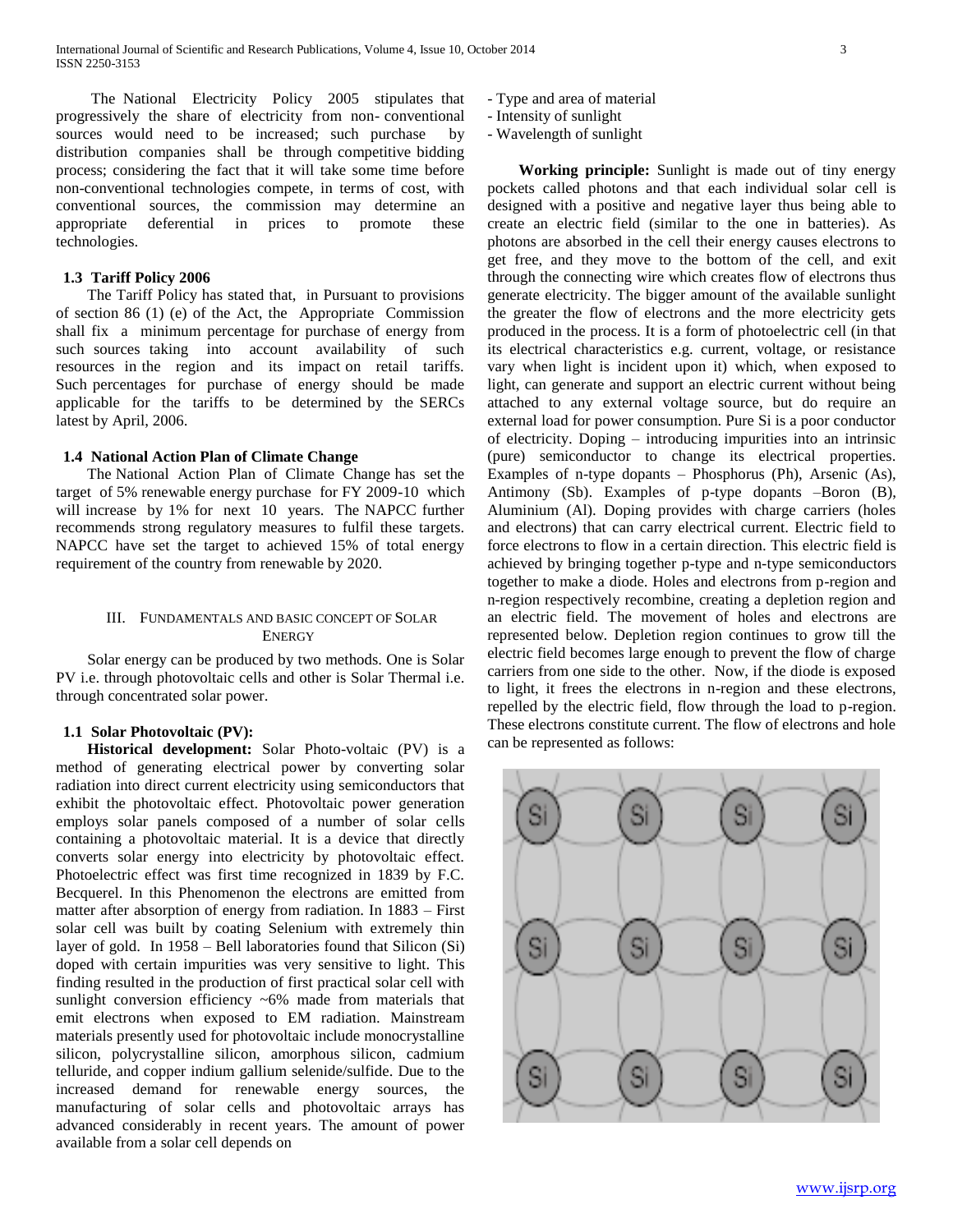

**The movement of hole and electrons resulting flow of electricity across the cell represented as given below:**





 Several solar cells are connected together, encapsulated in a glass covered frame to form a module. A solar cell made from a mono-crystalline silicon wafer with its contact grid made from bus bars (the larger strips) and fingers (the smaller ones)

 As light hits the solar panels, the solar radiation is converted into direct current electricity (DC). The direct current flows from the panels and is converted into alternating current (AC) used by local electric utilities. Finally, the electricity travels through transformers, and the voltage is boosted for delivery onto the transmission lines so local electric utilities can distribute the electricity to homes and businesses.

 **The operation** of a photovoltaic (PV) cell requires 3 basic attributes:

- $\triangleright$  Photons in sunlight hit the solar panel and are absorbed by semiconducting materials, such as silicon.
- $\triangleright$  Electrons (negatively charged) are excited from their current molecular/atomic orbital. Once excited the electron can either dissipate the energy, and return to its orbital or travel through the cell until it reaches an electrode. Current starts flowing through the material to cancel the potential and this electricity is captured. Due to the special composition of solar cells, the electrons are only allowed to move in a single direction.
- $\triangleright$  An array of solar cells converts solar energy into a usable amount of direct current (DC) electricity.

#### **Essential requirements for solar energy generation are as follows:**

- 1. High solar radiation at that particular site.
- 2. Adequate land availability.
- 3. Suitable terrain and good soil condition.
- 4. Proper approach to site.
- 5. Suitable power grid nearby.
- 6. Techno-economic selection of solar panels.
- 7. Scientifically prepared layout.

#### **Main Components of Solar PV:**

 **Solar cell:** In order to make a Monocrystalline solar cell, a silicon ingot, also known as a silicon boule (crystal), must first be produced. Once a silicon ingot has been made, it is thinly sliced and semiconductors are imbedded in the disk. The silicon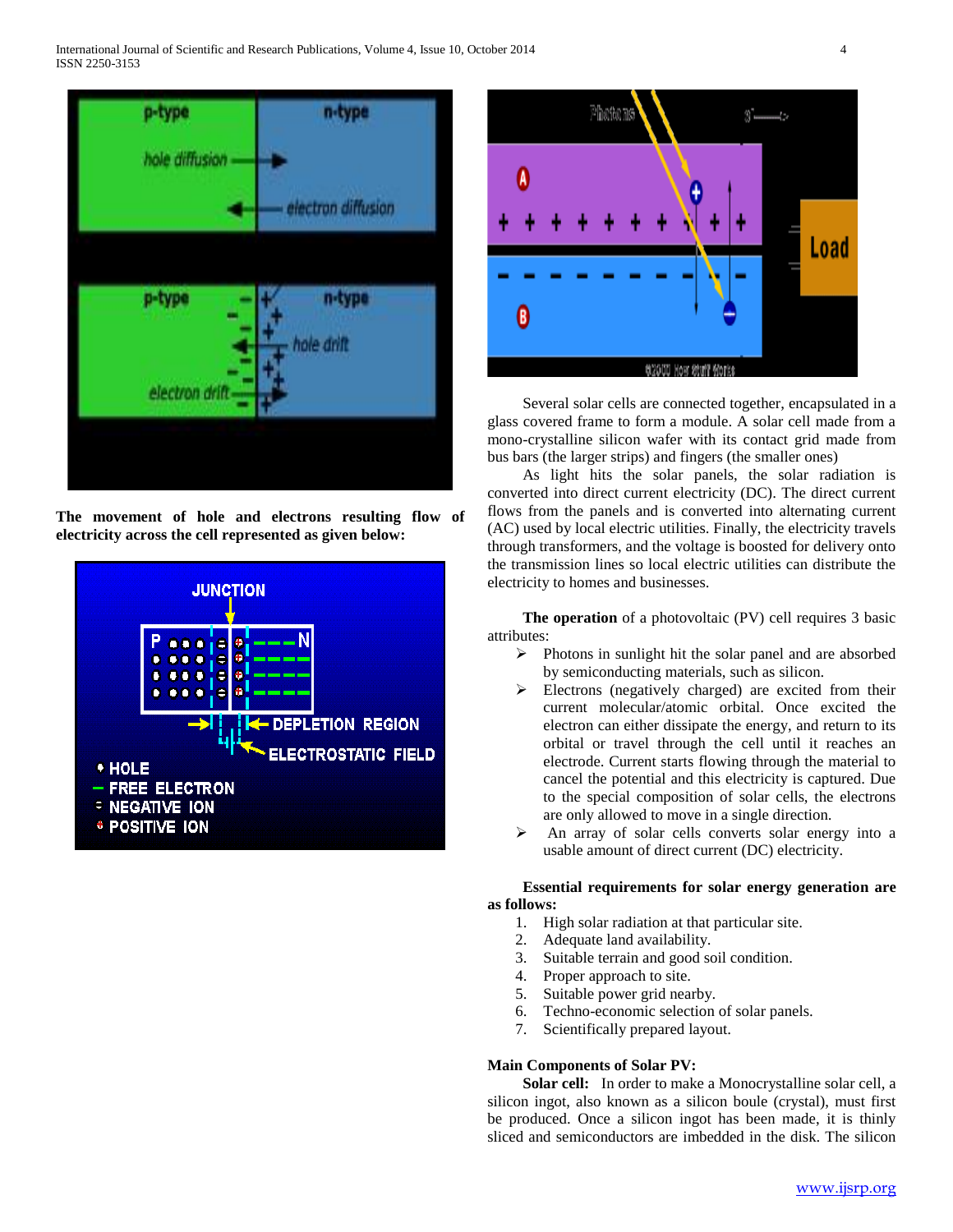disk will have positive and negative leads, which serve as connection points to tie multiple cells in series. Once multiple cells are connected in series, the formation of a photovoltaic module begins..

 **Photovoltaic modules:** Due to the low voltage of an individual solar cell, several cells are wired in series in the manufacture of a "laminate". The laminate is assembled into a protective weatherproof enclosure, thus making a photovoltaic module or solar panel. Modules may then be strung together into a photovoltaic array.

 **Photovoltaic arrays:** A photovoltaic array (or solar array) is a linked collection of solar panels. The power that one module can produce is seldom enough to meet requirements of a home or a business, so the modules are linked together to form an array. Most PV arrays use an inverter to convert the DC power produced by the modules into alternating current that can power lights, motors, and other loads. The modules in a PV array are usually first connected in series to obtain the desired voltage; the individual strings are then connected in parallel to allow the system to produce more current. The array rating consists of a summation of the panel ratings, in watts, kilowatts, or megawatts.

 **Mounting systems:** Modules are assembled into arrays on some kind of mounting system, which may be classified as ground mount, roof mount or pole mount. For solar parks a large rack is mounted on the ground, and the modules mounted on the rack. For buildings, many different racks have been devised for pitched roofs. For flat roofs, racks, bins and building integrated solutions are used. Solar panel racks mounted on top of poles can be stationary or moving. Side-of-pole mounts are suitable for situations where a pole has something else mounted at its top, such as a light fixture or an antenna. Pole mounting raises what would otherwise be a ground mounted array above weed shadows and livestock, and may satisfy electrical code requirements regarding inaccessibility of exposed wiring. Pole mounted panels are open to more cooling air on their underside, which increases performance. A multiplicity of pole top racks can be formed into a parking carport or other shade structure. A rack which does not follow the sun from left to right may allow seasonal adjustment up or down.

 **Tracker:** A solar tracker tilts a solar panel throughout the day. Depending on the type of tracking system, the panel is either aimed directly at the sun or the brightest area of a partly clouded sky. Trackers greatly enhance early morning and late afternoon performance, increasing the total amount of power produced by a system by about 20–25% for a single axis tracker and about 30% or more for a dual axis tracker, depending on latitude. Trackers are effective in regions that receive a large portion of sunlight directly. In diffuse light (i.e. under cloud or fog), tracking has little or no value. Because most concentrated photovoltaic systems are very sensitive to the sunlight's angle, tracking systems allow them to produce useful power for more than a brief period each day. Tracking systems improve performance for two main reasons. First, when a solar panel is perpendicular to the sunlight, it receives more light on its surface than if it were angled. Second, direct light is used more efficiently than angled light. Special Anti-reflective coatings can improve solar panel efficiency for direct and angled light, somewhat reducing the benefit of tracking.

 **Inverters:** Systems designed to deliver alternating current (AC), such as grid-connected applications need an inverter to convert the direct current (DC) from the solar modules to AC. Grid connected inverters must supply AC electricity in sinusoidal form, synchronized to the grid frequency, limit feed in voltage to no higher than the grid voltage and disconnect from the grid if the grid voltage is turned off. Islanding inverters need only produce regulated voltages and frequencies in a sinusoidal wave shape as no synchronization or co-ordination with grid supplies is required. A solar inverter may connect to a string of solar panels. In some installations a solar micro-inverter is connected at each solar panel. For safety reasons a circuit breaker is provided both on the AC and DC side to enable maintenance. AC output may be connected through an electricity meter into the public grid.

#### **1.1 SOLAR THERMAL:**

 **Concentrated solar power** : This systems use mirrors or lenses to concentrate a large area of sunlight, or solar thermal energy, onto a small area. Electrical power is produced when the concentrated light is converted to heat, which drives a heat engine (usually a steam turbine) connected to an electrical power generator or powers a thermo chemical reaction. Solar thermal power technologies are of three types namely Parabolic trough, Dish engine and Power tower.

 **Parabolic trough technology** is the Most proven and mature technology. It consists of a field of single axis tracking parabolic trough solar collectors. Linear receiver located at the focus of parabola. The Heat transfer fluid (HTF) circulates through the receiver and returns to a series of heat exchangers. High-pressure superheated steam generated is fed to turbine. It designed to use solar energy as primary energy source. Fossil fuel based capability can also be used to supplement the solar output during periods of low solar radiation. Modularity, Heat transfer fluid – molten salt, synthetic oil etc. It Operate at temperatures ranging between 1000C-4000C. This technology Used to design power generation systems in the range of 30MW – 150MW. The water requirement is 17,500 cubic metre/MW-yr. Schematic of solar parabolic trough system is as follows: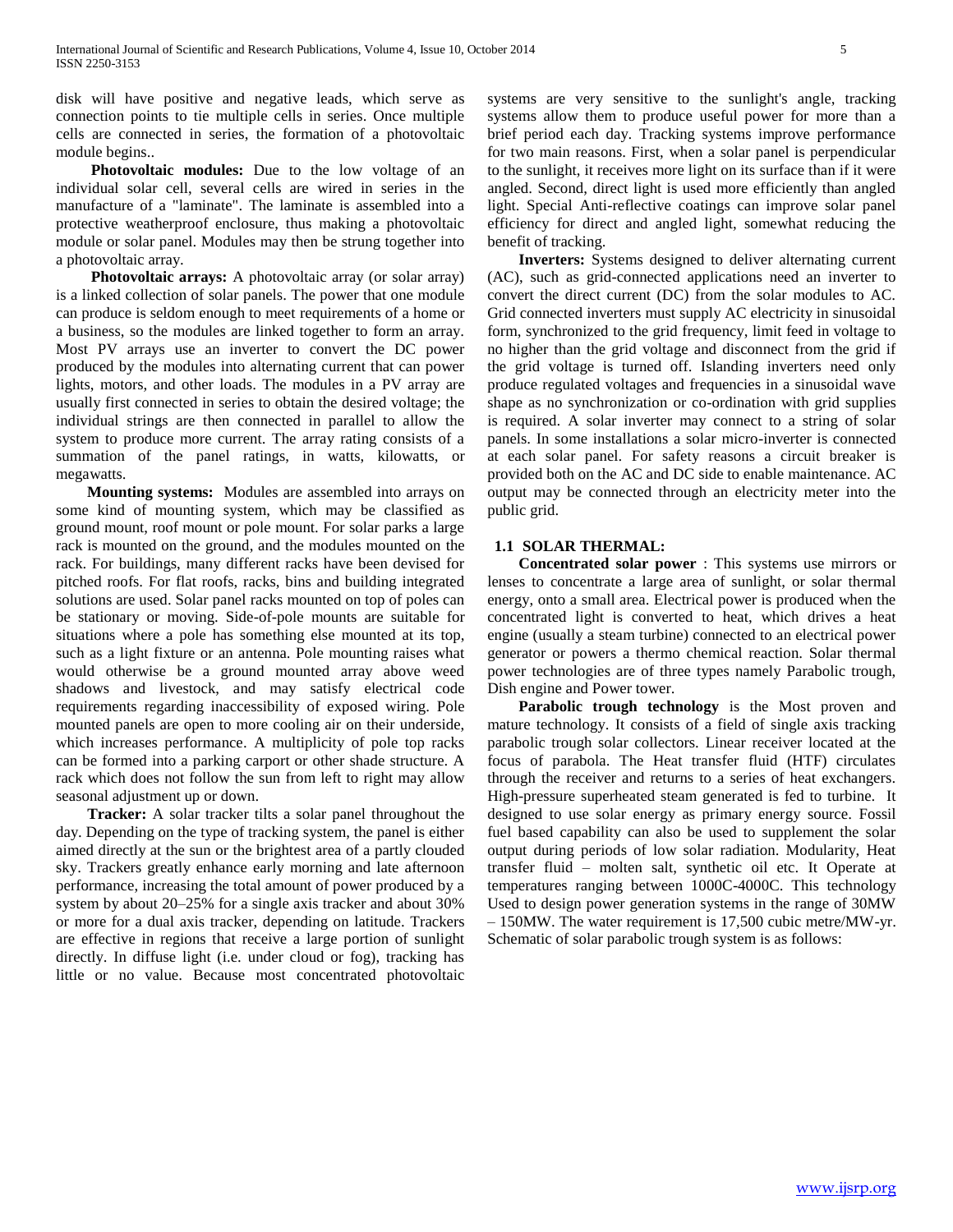

 **Working principle:** The common basic principle of solar thermal power plants is the use of concentrating parabolic dish systems in large-scale solar fields that concentrate the solar radiation onto a receiver. All systems must track the sun in order to be able to concentrate the direct radiation. This radiation is first converted into thermal energy at temperatures in the range of about 200 to over 1,000 °C (depending on the system). The thermal energy can then be converted to power, as in a conventional power plant, using steam or gas turbines; if needed, it can also be used in other industrial processes, for example, water desalination, cooling or  $-$  in the near future  $-$  for hydrogen production. Power plants based on concentrated solar power use the sun"s energy to generate electricity on an industrial scale. Solar radiation is optically concentrated, thus generating very high temperatures for the power plant process. This hightemperature heat can be stored, thus allowing electricity to be generated on demand an important advantage of this technology.

#### **Components of Solar Thermal:**

 **High-temperature collectors:** During the day the sun has different positions. For low concentration systems (and low temperatures) tracking can be avoided (or limited to a few positions per year) if non-imaging optics are used. For higher concentrations, however, if the mirrors or lenses do not move, then the focus of the mirrors or lenses changes (but also in these cases non-imaging optics provides the widest acceptance angles for a given concentration). Therefore it seems unavoidable that there needs to be a tracking system that follows the position of the sun (for solar photovoltaic a solar tracker is only optional). The tracking system increases the cost and complexity. With this in mind, different designs can be distinguished in how they concentrate the light and track the position of the sun.

Parabolic trough designs: Parabolic trough power plants use a curved, mirrored trough which reflects the direct solar radiation onto a glass tube containing a fluid (also called a receiver, absorber or collector) running the length of the trough,

positioned at the focal point of the reflectors. The trough is parabolic along one axis and linear in the orthogonal axis. For change of the daily position of the sun perpendicular to the receiver, the trough tilts east to west so that the direct radiation remains focused on the receiver. However, seasonal changes in the in angle of sunlight parallel to the trough does not require adjustment of the mirrors, since the light is simply concentrated elsewhere on the receiver. Thus the trough design does not require tracking on a second axis. The receiver may be enclosed in a glass vacuum chamber. The vacuum significantly reduces convective heat loss. A fluid (also called heat transfer fluid) passes through the receiver and becomes very hot. Common fluids are synthetic oil, molten salt and pressurized steam. The fluid containing the heat is transported to a heat engine where the heat is converted to electricity.

**Power tower designs:** Power towers (also known as 'central tower' power plants or 'heliostat' power plants) capture and focus the sun's thermal energy with thousands of tracking mirrors (called heliostats) in roughly a two square mile field. A tower resides in the center of the heliostat field. The heliostats focus concentrated sunlight on a receiver which sits on top of the tower. Within the receiver the concentrated sunlight heats molten salt to over  $1,000 \text{ °F}$  (538 °C). The heated molten salt then flows into a thermal storage tank where it is stored, maintaining 98% thermal efficiency, and eventually pumped to a steam generator. The steam drives a standard turbine to generate electricity. This process, also known as the "Rankine cycle" is similar to a standard coal-fired power plant, except it is fueled by clean and free solar energy. The advantage of this design above the parabolic trough design is the higher temperature. Thermal energy at higher temperatures can be converted to electricity more efficiently and can be more cheaply stored for later use. Furthermore, there is less need to flatten the ground area. In principle a power tower can be built on the side of a hill. Mirrors can be flat and plumbing is concentrated in the tower. The disadvantage of this system is that each mirror must have its own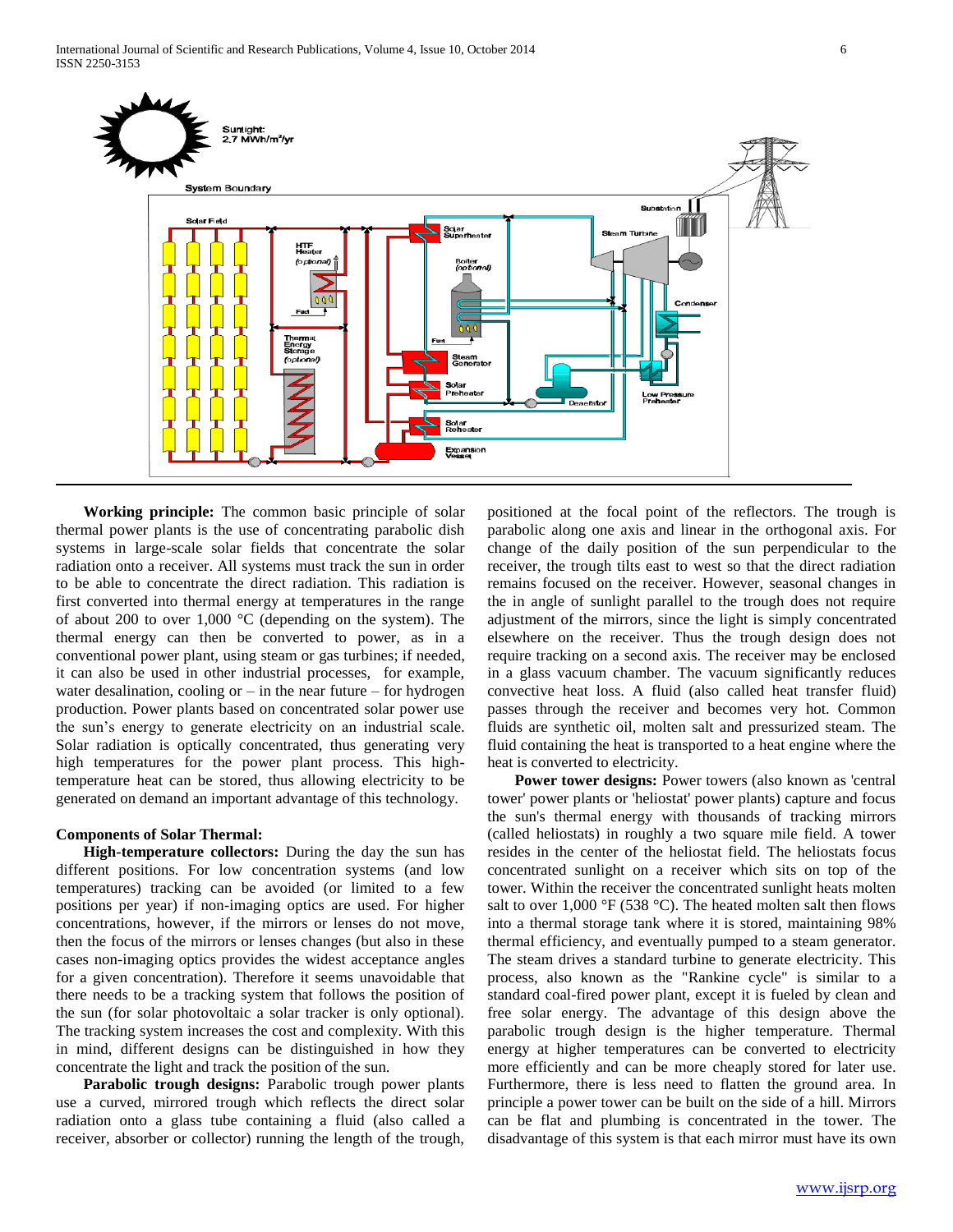dual-axis control, while in the parabolic trough design single axis tracking can be shared for a large array of mirrors.

 **Dish designs:** A parabolic solar dish concentrates the sun's rays on the heating element of a Stirling engine. The entire unit acts as a solar tracker. This CSP-Stirling is known to have the highest efficiency of all solar technologies around 30% compared to solar PV approximately 15%, and is predicted to be able to produce the cheapest energy among all renewable energy sources in high scale production and hot areas, semi deserts etc. A dish Stirling system uses a large, reflective, parabolic dish (similar in shape to satellite television dish). It focuses all the sunlight that strikes the dish onto a single point above the dish, where a receiver captures the heat and transforms it into a useful form. Typically the dish is coupled with a Stirling engine in a Dish-Stirling System, but also sometimes a steam engine is used. These create rotational kinetic energy that can be converted to electricity using an electric generator. Dish systems convert thermal energy in solar radiation to mechanical energy and then to electrical energy. These dishes track sun in two axes. Use mirror array to reflect and concentrate incoming solar radiation on to a receiver. The concentrated radiation is then transferred to an engine. The engine transfers the heat energy into mechanical energy. An alternator converts mechanical energy into electrical energy. This system has high efficiency, modularity and autonomous operation. It also has Inherent ability to operate on fossil fuels and have a wide range of potential applications. Land requirement for this system is – 3 to 4 acres per MW.

 **Fresnel reflector:** A linear Fresnel reflector power plant uses a series of long, narrow, shallow-curvature (or even flat) mirrors to focus light onto one or more linear receivers positioned above the mirrors. On top of the receiver a small parabolic mirror can be attached for further focusing the light. These systems aim to offer lower overall costs by sharing a receiver between several mirrors (as compared with trough and dish concepts), while still using the simple line-focus geometry with one axis for tracking. This is similar to the trough design (and different from central towers and dishes with dual-axis). The receiver is stationary and so fluid couplings are not required (as in troughs and dishes). The mirrors also do not need to support the receiver, so they are structurally simpler. When suitable aiming strategies are used (mirrors aimed at different receivers at different times of day), this can allow a denser packing of mirrors on available land area. Rival single axis tracking technologies include the relatively new linear Fresnel reflector (LFR) and compact-LFR (CLFR) technologies. The LFR differs from that of the parabolic trough in that the absorber is fixed in space above the mirror field. Also, the reflector is composed of many low row segments, which focus collectively on an elevated long tower receiver running parallel to the reflector rotational axis. Prototypes of Fresnel lens concentrators have been produced for the collection of thermal energy by International Automated Systems. No full-scale thermal systems using Fresnel lenses are known to be in operation, although products incorporating Fresnel lenses in conjunction with photovoltaic cells are already available.

 **Enclosed parabolic trough:** The enclosed parabolic trough solar thermal system encapsulates the components within a greenhouse-like glasshouse. The glasshouse protects the components from the elements that can negatively impact system

reliability and efficiency. Lightweight curved solar-reflecting mirrors are suspended from the ceiling of the glasshouse by wires. A single-axis tracking system positions the mirrors to retrieve the optimal amount of sunlight. The mirrors concentrate the sunlight and focus it on a network of stationary steel pipes, also suspended from the glasshouse structure. Water is pumped through the pipes and boiled to generate steam when intense sun radiation is applied. The steam is available for process heat. Sheltering the mirrors from the wind allows them to achieve higher temperature rates and prevents dust from building up on the mirrors as a result from exposure to humidity.

 **Working of Solar Thermal:** A solar thermal power plant in principle works no differently than a conventional Steam power plant. However, there is one important difference. No harm is done to the environment by burning coal, oil, natural gas or by splitting uranium to produce steam. It is produced solely by the energy that comes from the sun. In order to achieve the high temperatures required, solar radiation must be concentrated. Parabolic trough collectors represent the most advanced technology for use in doing this. These troughs are more than 1,300 feet (400 meters) in length and are made up of parabolically shaped mirror segments. The troughs track the sun over the course of the day and focus the resulting radiation along the caustic line of the mirrors onto specially coated, evacuated absorber tube receivers. Solar radiation heats up the thermo-oil that flows through the receiver to a temperature of 400° Celsius so that a downstream heat exchanger is able to generate steam. As in a conventional power plant, the steam is pressurized inside the turbine that drives the generator. Heat storage systems can allow electricity output even if the sun isn"t shining.

#### IV. TECHNOLOGICAL DEVELOPMENT

 **Nanopillars:** A material with a novel nanostructure developed at the University of California, Berkeley could lead to lower-cost solar cells and light detectors. It absorbs light just as well as commercial thin-film solar cells but uses much less semiconductor material. The new material consists of an array of nanopillars that are narrow at the top and thicker at the bottom. The narrow tops allow light to penetrate the array without reflecting off. The thicker bottom absorbs light so that it can be converted into electricity. The design absorbs 99 percent of visible light, compared to the 85 percent absorbed by an [earlier](http://www.technologyreview.com/computing/22958/)  [design](http://www.technologyreview.com/computing/22958/) in which the nanopillars were the same thickness along their entire length. An ordinary flat film of the material would absorb only 15 percent of the light. Structures such as [nanowires,](http://www.technologyreview.com/energy/24547/) [microwires,](http://www.technologyreview.com/energy/24665/) and nanopillars are excellent at trapping light, reducing the amount of semiconductor material needed. Nanowires and nanopillars use half to a third as much of the semiconductor material required by thin-film solar cells made of materials such as cadmium telluride, and as little as 1 percent of the material used in crystalline silicon cells. Overall, these improvements could make solar cheaper. "Reducing material costs while achieving the same amount of light absorption and hence efficiency is very important for solar cells.

 **Nanonets:** One problem with solar cells is that they only produce electricity during the day. A promising way to use the sun's energy more efficiently is to enlist it to split water into hydrogen gas that can be stored and then employed at any time,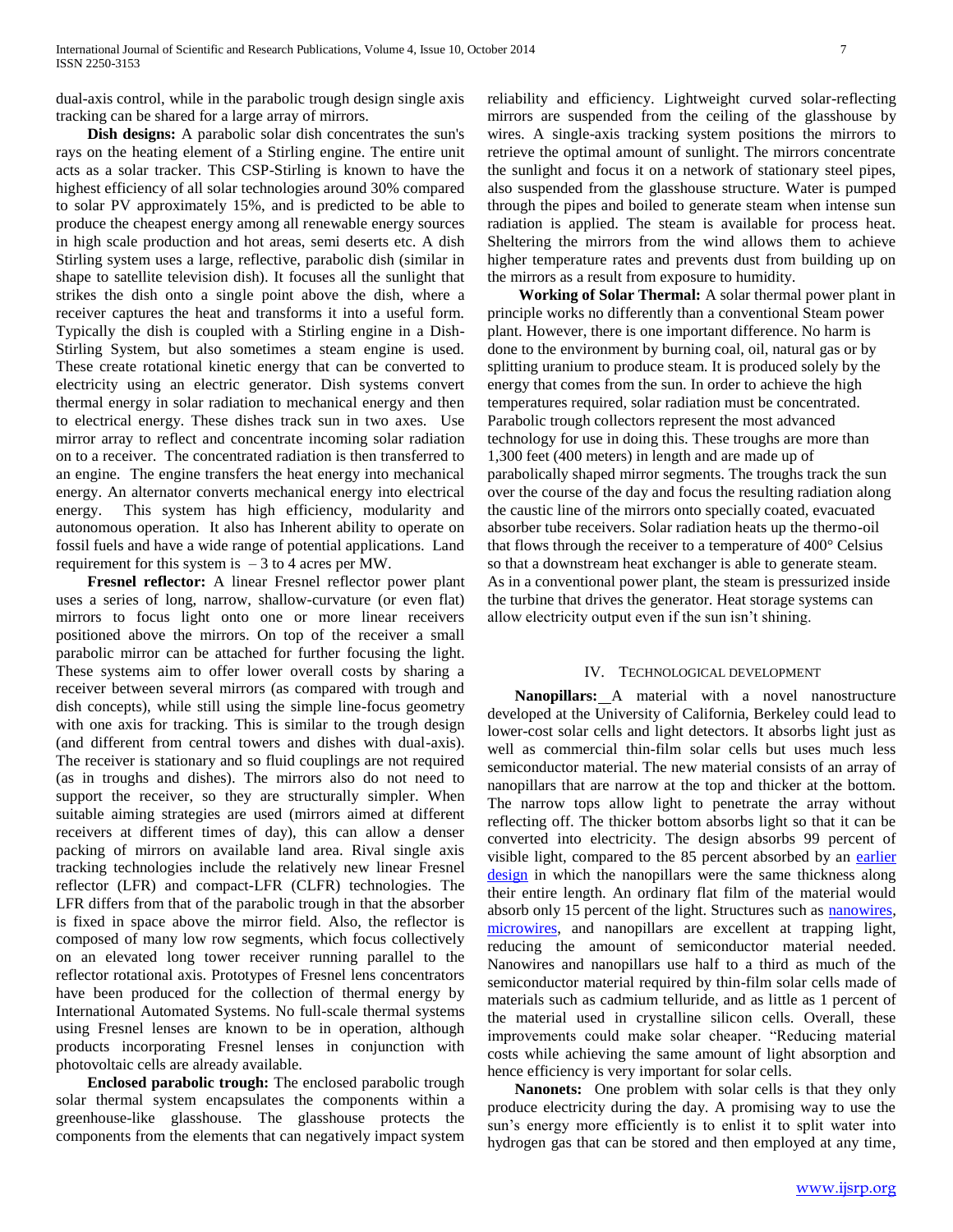day or night. A cheap new nanostructured material could prove an efficient catalyst for performing this reaction. Called a nanonet because of its two-dimensional branching structure, the material is made up of a compound that has been demonstrated to enable the water-splitting reaction. Because of its high surface area, the nanonet enhances this reaction. The nanonet consists of, structures made up of branching wires of titanium and silicon. Recently the researchers in Germany, showed that titanium disilicide, which absorbs a broad spectrum of visible light, splits water into hydrogen and oxygen–and can store the hydrogen, which it absorbs or releases depending on the temperature. Other semiconducting materials have been tested as water-splitting catalysts but have proved unstable. The nanonets, made up of flexible wires about 15 nanometres thick, grow spontaneously from titanium and silicon flowing through a reaction chamber at high temperatures. The material is 10 times more electrically conductive than its bulk form. Conductivity is an important property for water-splitting catalysts. In preliminary tests, the nanostructured version of the material performs about 100 times better than bulk titanium disilicide.

 **Powerful solar cells:** A new solar cell is 27 percent more efficient without being more expensive to make. Technologies the company which created this technology, claims that it improves the efficiency–a measure of the electricity generated from a given amount of light–of multicrystalline silicon solar cells by 27 percent compared with conventional ones. Such improvement will bring multicrystalline cells to efficiencies about the same as single-crystal cells–around 19.5 percent–at the lower costs. There are 3 methods which improves the efficiency. The first is a method for adding texture to the surface of the cells that allows the silicon to absorb more light, a trick that"s been used before with single-crystalline devices but has been difficult to implement with multicrystalline silicon. The rough surface causes light to bend as it enters the cell so that when it encounters the back of the cell, it doesn"t reflect right back out; rather, it bounces off at a low angle and remains inside the slab of silicon. The longer the light remains within the silicon, the greater the chance that it will be absorbed and converted into electricity.

 **Flexible solar cells:** A new method for making flexible arrays of tiny silicon solar cells could produce devices that don"t suffer this trade-offs. Arrays of these microcells are as efficient as conventional solar panels and may be cheaper to manufacture because they use significantly less silicon. They use a stamp made of a soft polymer to pick up the microbars and place them on a substrate, which may be glass or a flexible plastic, and then fabricate interconnects. A cell thickness of 15 to 20 micrometers struck a good balance: thin enough to be flexible, but thick enough to be mechanically stable and efficient. Arrays of the flexible cells have about 12 percent efficiency.

 **Solar collectors:** Looking to make solar panels cheaper, the glass coated sheets with advanced organic dyes that more efficiently concentrate sunlight have used. The glass sheets can reduce the amount of expensive semiconducting material needed in solar panels and provide a cheap way to extract more energy from high-energy photons, such as those at the blue end of the spectrum. The simple, flat sheets of glass have a number of advantages over previous solar concentrators, devices that gather sunlight over a large area and focus it onto a small solar cell that converts the light into electricity. [Solar concentrators](http://www.technologyreview.com/Energy/17774/) in use now employ [mirrors](https://www.technologyreview.com/read_article.aspx?ch=specialsections&sc=solar&id=20948&a=) or lenses to [focus the light.](http://www.technologyreview.com/read_article.aspx?ch=specialsections&sc=solar&id=18718&a=) Because the new glass sheets are lighter and flat, they can easily be incorporated into solar panels on roofs or building facades. They could also be used as windows, which, connected to solar cells, could generate electricity. What"s more, mirrors and lenses require mechanical systems for tracking the sun to keep the light focused on a small solar cell. These tracking systems add cost and can break down over the decades that solar panels are made to be in service. The flat glass concentrators don"t require a tracking system. Instead of using optics, the glass sheets concentrate light using combinations of organic dyes. Light is absorbed by the organic dyes coating one side of the glass sheet. The dyes then emit the light into the glass. The glass channels the light emitted by the dye to the edges of the glass, in the same way that fibre-optic cables channel light over long distances. Narrow solar cells laminated to the edges of the glass collect the light and convert it into electricity. The amount of light concentration depends on the size of the sheet–specifically, the ratio between the size of the surface of the glass and the edges. To a point, the greater the concentration, the less semiconductor material is needed, and the cheaper the solar power.

 **Nanowire solar cells: T**hey have grown light-absorbing nanowires made of high-performance photovoltaic materials on thin but highly durable carbon-nanotube fabric. They"ve also harvested similar nanowires from reusable substrates and embedded the tiny particles in flexible polyester film. Both approaches, they argue, could lead to solar cells that are both flexible and cheaper than today"s photovoltaics. It is possible to achieve 40 percent efficiency, given the superior ability of such materials to absorb energy from sunlight and the light-trapping nature of nanowire structures. By comparison, current thin-film technologies offer efficiencies of between 6 to 9 percent. The technology relies on nanowires containing multiple layers of exotic Group III-V materials, such as gallium arsenide, indium gallium phosphide, aluminium gallium arsenide, and gallium arsenide phosphide. "It creates tandem or multi-junction solar cells that can absorb a greater range of the [light] spectrum, compared to what you could achieve with silicon. Each nanowire is 10 to 100 nanometres wide and up to five microns long. Their length maximizes absorption, but their nanoscale width permits a much freer movement and collection of electrons.

#### V. BENEFITS OF SOLAR POWER

- i. Solar energy is a clean, renewable resource that is continuously supplied to the earth by the sun.
- ii. Solar resources are available everywhere in the world. It gives out no emissions i.e. environmentally safe.
- iii. Energy security to the country. No dependency on foreign resources for electricity generation.
- iv. Can be permitted and installed faster than other traditional or renewable power plants.
- v. Produces local, on-site energy, which reduces the need for extensive high-voltage transmission lines or a complex infrastructure.
- vi. Reliable over the long term. With no moving parts, fixed photovoltaic systems last longer than other energy sources.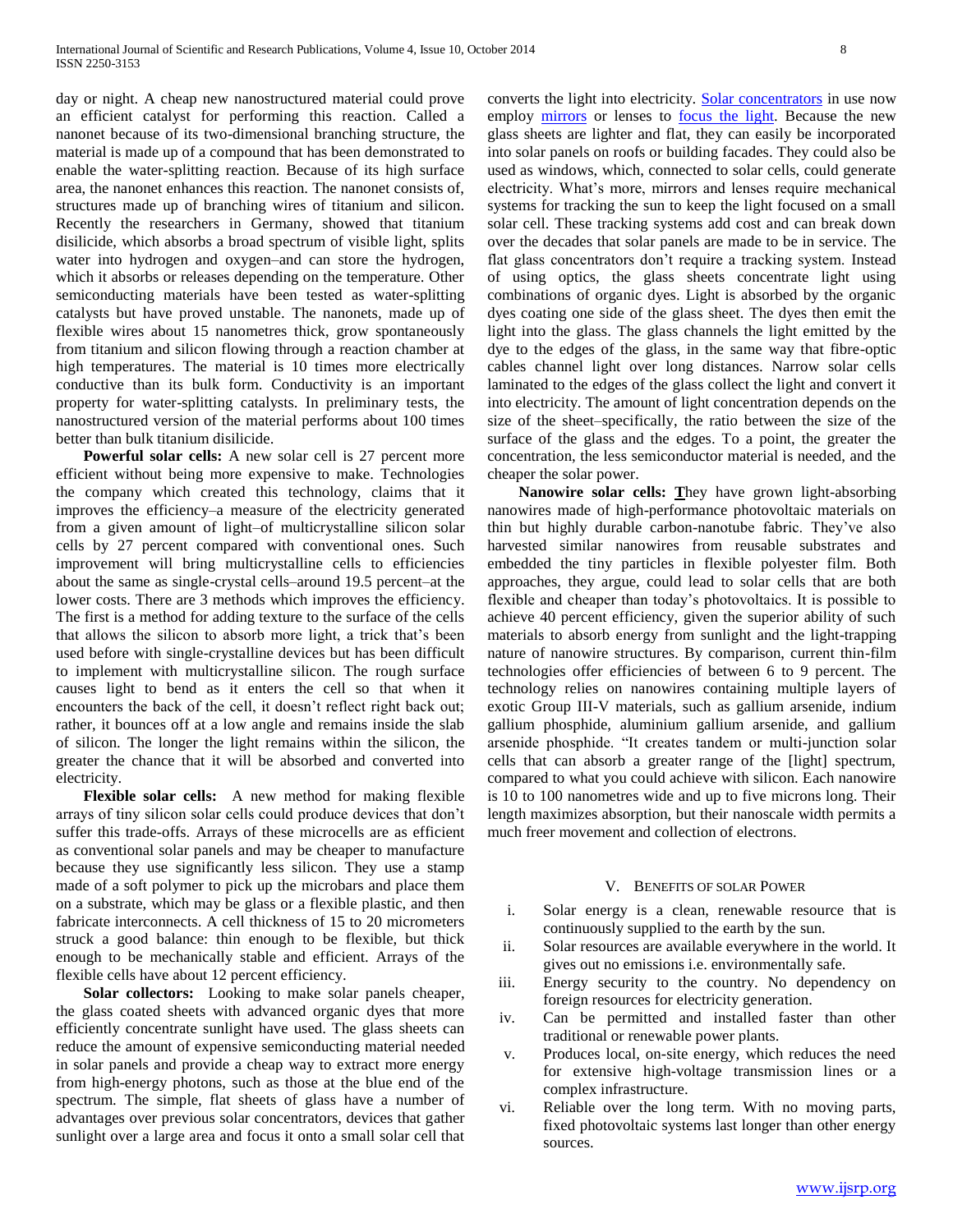- vii. Clean, quiet and visually unobtrusive in nature. Solar energy plants do not have any polluting emissions, do not make any sound, and are not considered to be an "eyesore."
- viii. Uses little to no water in the production of zeroemission electricity.
- ix. Has a predictable energy curve and is most efficient when utility rates are at their highest.
- x. Can be placed in virtually every geographical region because the sun is available everywhere.
- xi. Offsets the need for polluting, expensive and inefficient power plants designed exclusively to meet peak demand.
- xii. Creates clean, renewable energy that will sustain and support the health of future generations.
- xiii. Is a distributed generation ("DG") energy source that can mitigate national security concerns about energy disruption.
- xiv. Supports national energy independence because solar electricity is used where it is generated.
- xv. Creates good, local jobs for the new energy economy. In fact, solar energy creates more jobs per megawatt hour than any other energy type.

#### VI. BOTTLENECKS OF SOLAR POWER PROJECTS:

- i. The major disadvantage of solar or any renewable energy is availability. The weather conditions on which the availability is dependent is a major factor. So, we can"t say if in a particular time the energy from solar will be available to us or not.
- ii. The high capital cost is another factor. Though the cost of setting up of a PV plant has come down considerably, but in comparison to fossil fuel power generation it's still high.
- iii. Large land area requirement, which sometimes is not feasible.
- iv. Solar thermal needs a considerable amount of water, so, basically to be located near a large water source.
- v. Storage problem, suppose the demand of power is not so high, now the electricity produced by the solar plant will have to be stored somewhere to supply it at the time of demand. This increases the cost of the project.

## VII. INCENTIVES AND PROMOTIONAL POLICIES:

- **Incentive mechanisms:** Because the point of grid parity has not yet been reached in many parts of the country, solar generating stations need some form of financial incentive to compete for the supply of electricity. Many stateshave introduced such incentives to support the deployment of solar power stations.
- **Feed-in tariffs:** Feed in tariffs are designated prices which must be paid by utility companies for each kilowatt hour of renewable electricity produced by qualifying generators and fed into the grid. These tariffs normally represent a premium on wholesale electricity

prices and offer a guaranteed revenue stream to help the power producer finance the project.

- **Renewable portfolio standards and supplier obligations:** These standards are obligations on utility companies to source a proportion of their electricity from renewable generators. In most cases, they do not prescribe which technology should be used and the utility is free to select the most appropriate renewable sources.
- **Renewable Energy Certificate Mechanism:** The concept of Renewable Energy Certificate (REC) concept seeks to address the mismatch between availability of RE sources and the requirement of the obligated entities to meet their renewable purchase obligation. Renewable Energy Certificate (REC) mechanism is a market based instrument to promote renewable energy and facilitate renewable purchase obligations (RPO). Cost of electricity generation from renewable energy sources is classified as cost of electricity generation equivalent to conventional energy sources and the cost for environmental attributes.
- **Loan guarantees and other capital incentives:** Some government financial institutions offered less targeted financial incentives, available for a wide range of infrastructure investment, such as loan guarantee scheme, which stimulated a number of investments in the solar power plant.
- **Tax credits and other fiscal incentives:** Another form of indirect incentive which has been used to stimulate investment in solar power plant was tax credits available to investors. In some cases the credits were linked to the energy produced by the installations, such as the Production Tax Credits. In other cases the credits were related to the capital investment such as the Investment Tax Credits.

## VIII. SOLAR ENERGY STORAGE

 **Energy storage** can be defined as "Storing of energy in a viable form for use later in production of electricity or any other purposes deemed necessary." Energy storage is accomplished by devices or physical media that store [energy](http://en.wikipedia.org/wiki/Energy) to perform useful processes at a later time. A device that stores energy is sometimes called an **accumulator**. Many [renewable energy](http://en.wikipedia.org/wiki/Renewable_energy) sources (most notably solar and wind) produce infirm or [intermittent power.](http://en.wikipedia.org/wiki/Intermittent_power_source) Wherever intermittent power sources reach high levels of grid penetration, energy storage becomes one option to provide firm and reliable energy supplies. Individual energy storage projects augment [electrical grids](http://en.wikipedia.org/wiki/Electrical_grid) by capturing excess electrical energy during periods of low demand and storing it in other forms until needed on an [electrical grid.](http://en.wikipedia.org/wiki/Electrical_grid) The energy is later converted back to its electrical form and returned to the grid as needed. (10). Common forms of renewable energy storage include [pumped-storage hydroelectricity,](http://en.wikipedia.org/wiki/Pumped-storage_hydroelectricity) which has long maintained the largest total capacity of stored energy worldwide, as well as [rechargeable battery systems,](http://en.wikipedia.org/wiki/Rechargeable_battery) [thermal energy storage](http://en.wikipedia.org/wiki/Thermal_energy_storage) including [molten salts](http://en.wikipedia.org/wiki/Molten_salt_heat_storage) which can efficiently store and release very large quantities of heat energy, and [compressed air energy](http://en.wikipedia.org/wiki/Compressed_air_energy_storage)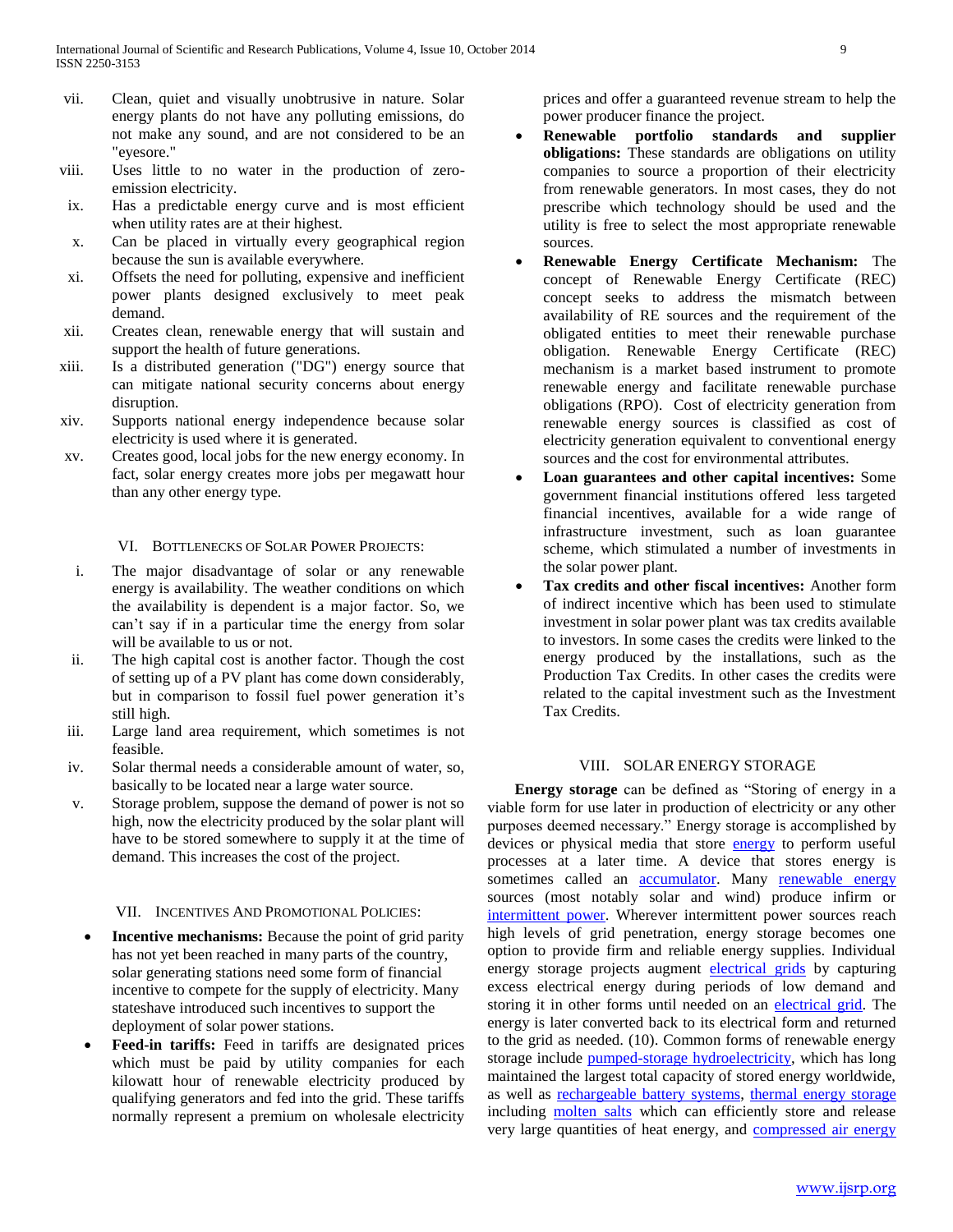storage. Less common, specialized forms of storage include [flywheel energy storage systems,](http://en.wikipedia.org/wiki/Flywheel_energy_storage) the use of cryogenic stored [energy,](http://en.wikipedia.org/wiki/Cryogenic_energy_storage) and even [superconducting magnetic coils.](http://en.wikipedia.org/wiki/Superconducting_magnetic_energy_storage) Solar energy can be stored at high temperatures using [molten salts.](http://en.wikipedia.org/wiki/Molten_salt) Salts are an effective storage medium because they are low-cost, have a high specific heat capacity and can deliver heat at temperatures compatible with conventional power systems. The **Solar PV** used this method of energy storage, allowing it to store 1.44 [TJ](http://en.wikipedia.org/wiki/Joule#Multiples) in its 68 $\frac{m^3}{s}$  $\frac{m^3}{s}$  $\frac{m^3}{s}$  storage tank with an annual storage efficiency of about 99%. Off-grid PV systems have traditionally used rechargeable [batteries](http://en.wikipedia.org/wiki/Rechargeable_batteries) to store excess electricity. With grid-tied systems, excess electricity can be sent to the transmission [grid,](http://en.wikipedia.org/wiki/Grid-tied_electrical_system) while standard grid electricity can be used to meet shortfalls. Net [metering](http://en.wikipedia.org/wiki/Net_metering) programs give household systems a credit for any electricity they deliver to the grid. The storage of solar energy can be classified in following forms:

# **Mechanical**:

- [Compressed air energy storage](http://en.wikipedia.org/wiki/Compressed_air_energy_storage)
- [Flywheel energy storage](http://en.wikipedia.org/wiki/Flywheel_energy_storage)
- [Gravitational potential energy storage](http://en.wikipedia.org/wiki/Energy_storage#Gravitational_potential_energy_storage)
- Pumped hydroelectric storage (PHS),

# **Thermal**:

- Cool water, hot water or ice thermal storage.
- Liquid air or liquid nitrogen energy storage or [Cryogenic energy storage.](http://en.wikipedia.org/wiki/Cryogenic_energy_storage)
- Molten [salt storage.](http://en.wikipedia.org/wiki/Molten_salt_heat_storage)

# **Chemical**:

- Battery, Battery Energy Storage System (BESS), flow battery, secondary battery.
- [Hydrogen storage.](http://en.wikipedia.org/wiki/Hydrogen_storage)
- [Power to gas.](http://en.wikipedia.org/wiki/Power_to_gas)

# **Electromagnetic**:

 Storage coil, superconducting storage coil or [Superconducting magnetic energy storage](http://en.wikipedia.org/wiki/Superconducting_magnetic_energy_storage)

# **Some types of Solar Energy Storage facilities:**

a) **Cryogenic energy storage** (**CES)** is the use of low temperature [\(cryogenic\)](http://en.wikipedia.org/wiki/Cryogenic) liquids such as [liquid air](http://en.wikipedia.org/wiki/Liquid_air) or [liquid nitrogen](http://en.wikipedia.org/wiki/Liquid_nitrogen) as [energy storage.](http://en.wikipedia.org/wiki/Energy_storage) When it is cheaper (usually at night), electricity is used to cool air from the atmosphere to  $-195\,^{\circ}\text{C}$  using the [Claude Cycle](http://en.wikipedia.org/wiki/Liquefaction_of_gases#Claude.27s_Process) to the point where it [liquefies.](http://en.wikipedia.org/wiki/Liquefaction) The [liquid air,](http://en.wikipedia.org/wiki/Liquid_air) which takes up one-thousandth of the volume of the gas, can be kept for a long time in a large [vacuum flask](http://en.wikipedia.org/wiki/Vacuum_flask) at [atmospheric pressure.](http://en.wikipedia.org/wiki/Atmospheric_pressure) At times of [high demand for electricity,](http://en.wikipedia.org/wiki/Peak_demand) the liquid air is pumped at [high pressure](http://en.wikipedia.org/wiki/High_pressure) into a heat exchanger, which acts as a **boiler**. Air from the atmosphere at ambient temperature, or hot water from an industrial heat source, is used to heat the liquid and turn it back into a gas. The massive increase in volume and pressure from this is used to drive a [turbine](http://en.wikipedia.org/wiki/Turbine) to generate electricity.

- b) **Molten salt storage** can be employed as a thermal energy storage method to retain thermal energy collected by a [solar tower](http://en.wikipedia.org/wiki/Solar_power_tower) or [solar trough](http://en.wikipedia.org/wiki/Solar_trough) so that it can be used to generate electricity in bad weather or at night. It was demonstrated in the [Solar Two](http://en.wikipedia.org/wiki/Solar_Two) project from 1995-1999. The system is predicted to have an annual efficiency of 99%, a reference to the energy retained by storing heat before turning it into electricity, versus converting heat directly into electricity. The molten salt mixtures vary. The most extended mixture contains [sodium nitrate,](http://en.wikipedia.org/wiki/Sodium_nitrate) [potassium nitrate](http://en.wikipedia.org/wiki/Potassium_nitrate) and [calcium nitrate.](http://en.wikipedia.org/wiki/Calcium_nitrate) It is nonflammable and non-toxic, and has already been used in the chemical and metals industries as a heat-transport fluid, so experience with such systems exists in non-solar applications. The salt melts at 131 °C. It is kept liquid at 288 °C in an insulated "cold" storage tank. The liquid salt is pumped through panels in a solar collector where the focused sun heats it to 566 °C. It is then sent to a hot storage tank. This is so well insulated that the thermal energy can be usefully stored for up to a week. When electricity is needed, the hot salt is pumped to a conventional steam-generator to produce [superheated steam](http://en.wikipedia.org/wiki/Superheated_steam) for a turbine/generator as used in any conventional coal, oil or nuclear power plant. A 100-megawatt turbine would need a tank of about 9.1 metres tall and 24 metres in diameter to drive it for four hours by this design.
- c) **Battery System:**Without batteries to store energy we would only have power when the sun was shining or the generator was running.

 **Marine type deep cycle batteries** are basically for boats & campers and are suitable for only very small systems. They can be used but do not really have the capacity for continuous service with many charge/discharge cycles for many years. Regular or Car type batteries should not be used at all because they cannot be discharged very much without internal damage. A very popular battery for small systems is the Golf Cart battery. They are somewhat more expensive than deep cycle recreational batteries but are probably the least expensive choice for a small system on a budget.

 **Flooded type** These are Lead acid batteries that have caps to add water. Many manufacturers make these types for Solar Energy use. They are reasonably priced and work well for many years. All flooded batteries release gas when charged and should not be used indoors. If installed in an enclosure, a venting system should be used to vent out the gases which can be explosive.

 **Gel type** Not to be confused with maintenance free batteries, sealed gel batteries have no vents and will not release gas during the charging process like flooded batteries do. Venting is therefore not required and they can be used indoors. This is a big advantage because it allows the batteries to maintain a more constant temperature and perform better.

 **Absorbed Glass Mat batteries** are the best available for Solar Power use. A woven glass mat is used between the plates to hold the electrolyte. They are leak/spill proof, do not out gas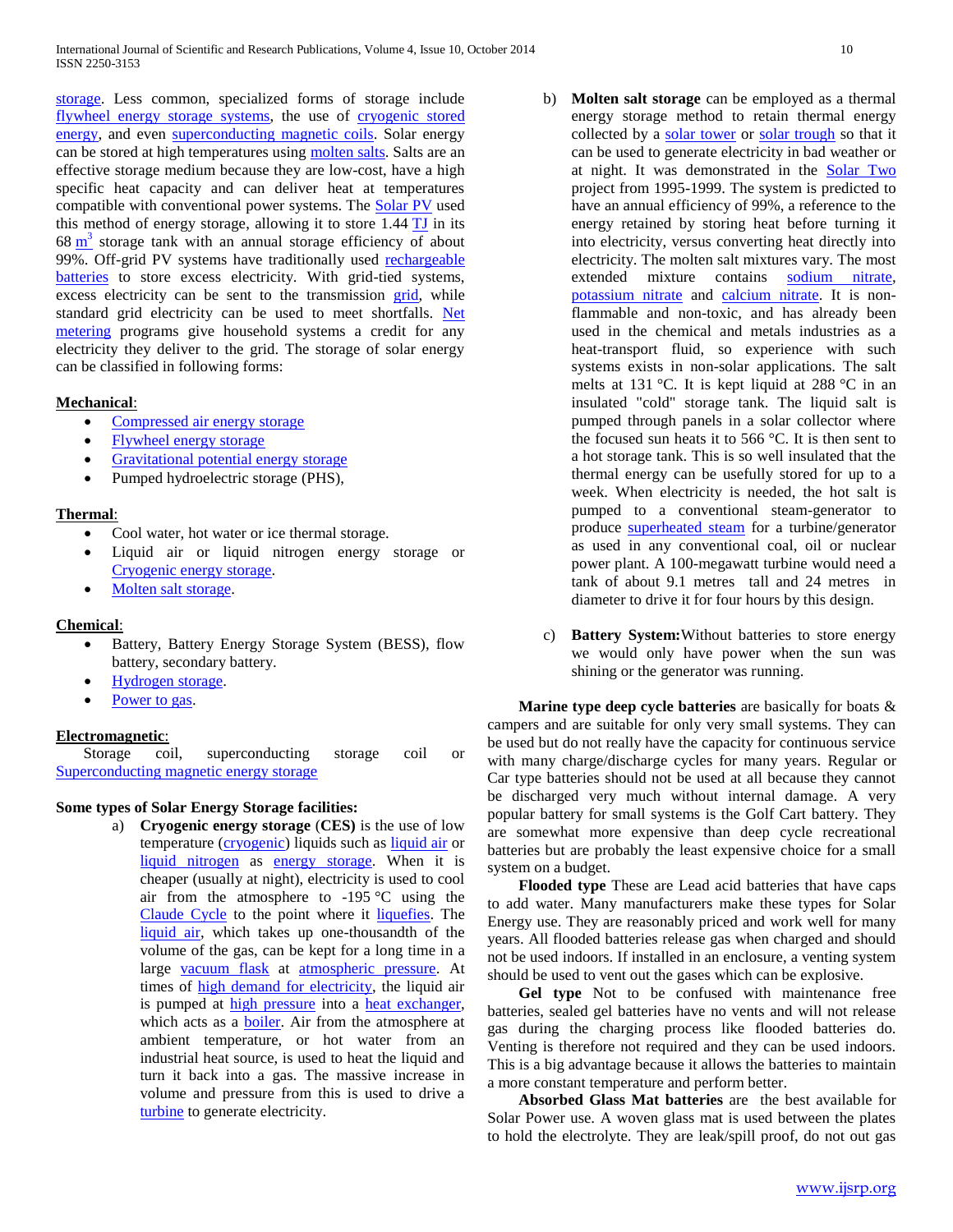when charging, and have superior performance. They have all the advantages of the sealed gel types and are higher quality, maintain voltage better, self discharge slower, and last longer. The Sun Xtender series by Concorde Battery is an excellent example of AGM batteries. They are more expensive, but usually get what pay for it. This type of battery used in airplanes, hospitals, and remote telephone/cell tower installations.

**Steam accumulators:** A Steam accumulator is an *insulated* steel pressure tank containing hot water and [steam](http://en.wikipedia.org/wiki/Steam) under [pressure.](http://en.wikipedia.org/wiki/Pressure) It is a type of [energy storage](http://en.wikipedia.org/wiki/Energy_storage) device. It can be used to smooth out peaks and troughs in demand for steam. Steam accumulators may take on significance for energy storage in [solar thermal energy](http://en.wikipedia.org/wiki/Solar_thermal_energy) projects. A solar power tower stores heat in tanks as pressurized steam at 50 bar and 285 °C. The steam condenses and flashes back to steam, when pressure is lowered. Storage is for one hour. The longer storage is possible, but that has not been proven yet in an existing power plant.

 **Phase change material:** A phase-change material (PCM) is a substance with a high [heat of fusion](http://en.wikipedia.org/wiki/Heat_of_fusion) which, melting and solidifying at a certain temperature, is capable of storing and releasing large amounts of energy. Heat is absorbed or released when the material changes from solid to liquid and vice versa; thus, PCMs are classified as [latent heat](http://en.wikipedia.org/wiki/Latent_heat) storage (LHS) units. Phase Change Material (PCMs) offers an alternative solution in energy storage. Using a similar heat transfer infrastructure, PCMs have the potential of providing a more efficient means of storage. PCMs can be either organic or inorganic materials. Advantages of organic PCMs include no corrosives, low or no under cooling, and chemical and thermal stability. Disadvantages include low phase-change enthalpy, low thermal conductivity, and flammability. Inorganics are advantageous with greater phase-change enthalpy, but exhibit disadvantages with under cooling, corrosion, phase separation, and lack of thermal stability. The greater phase-change enthalpy in inorganic PCMs make hydrate salts a strong candidate in the solar energy storage field.

**Solar pond:** A solar pond is a pool of saltwater which acts as a large-scale [solar thermal energy](http://en.wikipedia.org/wiki/Solar_thermal_energy) collector with integral heat storage for supplying thermal energy. A solar [pond](http://en.wikipedia.org/wiki/Pond) can be used for various applications, such as process heating, [desalination,](http://en.wikipedia.org/wiki/Desalination)  [refrigeration,](http://en.wikipedia.org/wiki/Solar_refrigeration) drying and [solar power](http://en.wikipedia.org/wiki/Solar_power) generation. A solar pond is simply a pool of **saltwater** which collects and stores solar thermal energy. The saltwater naturally forms a vertical [salinity](http://en.wikipedia.org/wiki/Salinity) [gradient](http://en.wikipedia.org/wiki/Gradient) also known as a ["halocline"](http://en.wikipedia.org/wiki/Halocline), in which low-salinity water floats on top of high-salinity water. The layers of salt solutions increase in concentration (and therefore density) with depth. Below a certain depth, the solution has a uniformly high salt concentration. When solar energy is absorbed in the water, its temperature increases, causing [thermal expansion](http://en.wikipedia.org/wiki/Thermal_expansion) and reduced density. If the water were fresh, the low-density warm water would float to the surface, causing convection current. The temperature gradient alone causes a density gradient that *decreases* with depth. However the salinity gradient forms a [density gradient](http://en.wikipedia.org/wiki/Density_Gradient) that *increases* with depth, and this counteracts the temperature gradient, thus preventing heat in the lower layers from moving upwards by convection and leaving the pond. This means that the temperature at the bottom of the pond will rise to over 90 °C while the temperature at the top of the pond is usually

around 30 °C. The main features of solar pond energy storage system are as follows:

- The approach is particularly attractive for rural areas in [developing countries.](http://en.wikipedia.org/wiki/Developing_countries) Very large area collectors can be set up for just the cost of the clay or plastic pond liner.
- The evaporated surface water needs to be constantly replenished.
- The accumulating [salt](http://en.wikipedia.org/wiki/Salt) crystals have to be removed and can be both a valuable by-product and a maintenance expense.
- No need of a separate collector for this thermal storage system
- The power can be used when it needed.

## IX. BENEFITS OF STORAGE SYSTEMS:

- **Security:** A more efficient grid that is more resistant to disruptions.
- **Environment:** Decreased carbon dioxide emissions from a greater use of clean electricity.
- **Economy:** Increase in the economic value of solar power and strengthened competitiveness in the clean energy race.
- **Jobs:** New income sources for rural landowners and tax revenues for solar development areas. More jobs in supporting sectors such as manufacturing, engineering, construction, transportation and finance.
- Peak Demand Reductions.
- Improved asset utilization.
- Air emission reductions.
- Improved reliability.

## X. BARRIERS TO THE DEVELOPMENT AND UTILIZATION OF SOLAR ENERGY TECHNOLOGIES

There are so called barriers that tend to weaken the adoption of solar energy technologies for electricity generation and thermal utilization purposes. These barriers are classified broadly as technical, economic, and institutional.

# **Technical Barriers**

# **Solar PV**

- i. The efficiency constraint is one of the main barriers to widespread use. The thin-film and crystalline-silicon modules have efficiency ranges of 7% to 10% and 12% to 18% respectively. Even as PV technologies with significantly higher efficiencies are under development, the present efficiency ranges constitute a barrier.
- ii. Strong demand for PV outpaced the supply and partly stalled the growth of solar sector. However, the resulting surge in production combined with the present financial crisis has created an industry wide.
- iii. The performance limitations of balance of system components, of solar PV system such as batteries, inverters and other power-conditioning equipment are another area with considerable room for improvement.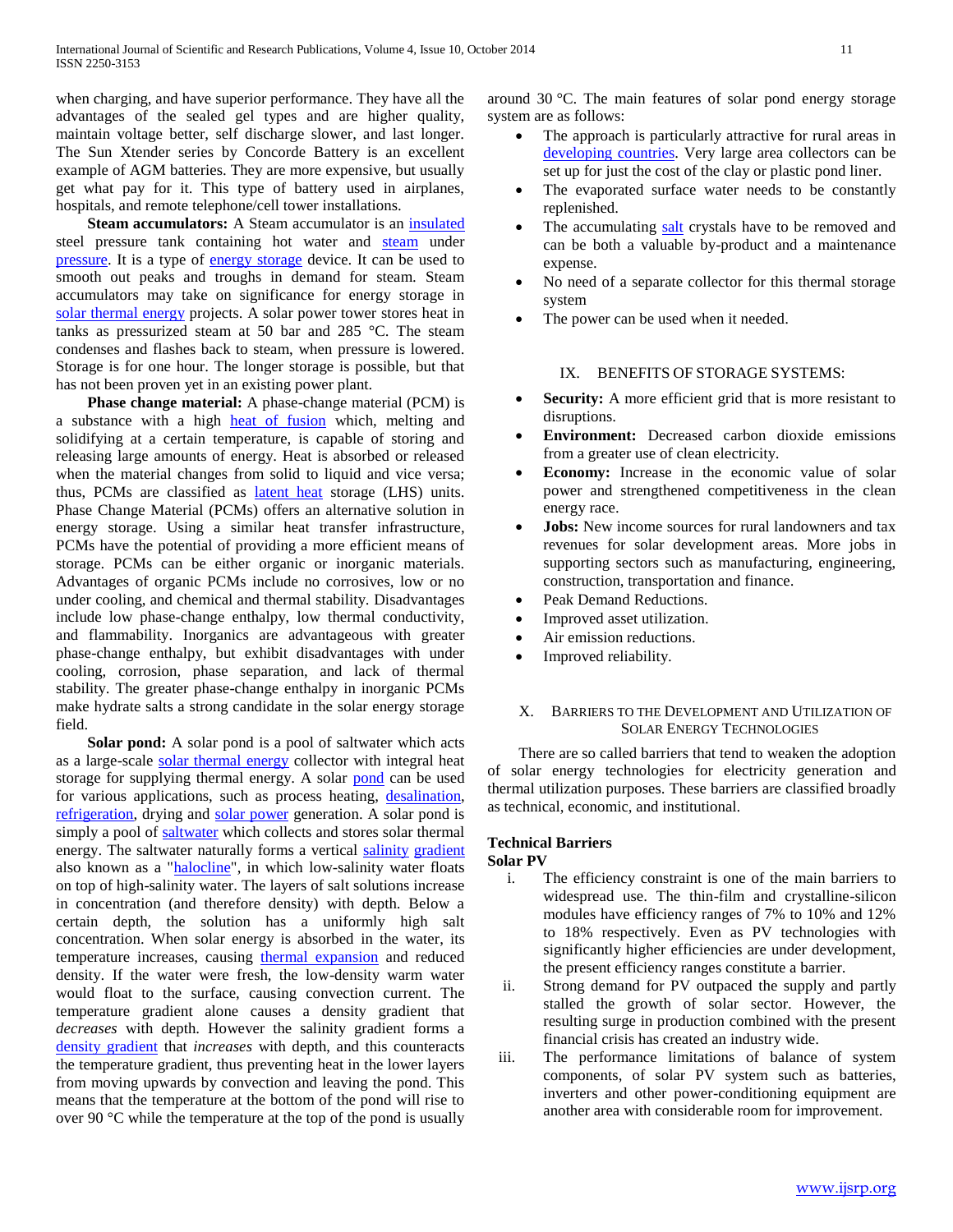- iv. Lack of clarity regarding technical limits of exporting power to the grid and network grid protection requirements for PV systems to safely export power.
- v. In the case of stand-alone PV systems, storage is an important concern as is the shorter battery life compared to that of the module. Further, safe disposal of batteries becomes difficult in the absence of a structured disposal/recycling process.
- vi. Lack of proper information about the utilization of solar electric systems, especially PV, For instance, incorrect charging techniques such as polarity reversal were seen as frequent problems that damaged the junction boxes of the PV panel. It was observed that cracks in the glass of the PV module, water intrusion during rainy season, dust and algal growth accumulating along the lower section of the panels also constituted some of the major problems of PV systems.
- vii. When the PV systems are promoted, especially from government sponsored programs, very little care is given to the potential load of the prospective user"s household. People have been found to install more bulbs than the specified number. In addition, in many cases it was found that the replacement for a fused CFL bulb was a cheaper incandescent one. This resulted in faster drainage of the battery. It has also been observed that in an effort to overcharge" the battery, the charge controller is bypassed. Such practices reduce the battery life and require investment in a new battery.

## **Solar thermal**

- i. In the case of solar thermal parabolic trough systems, one of the most proven solar power technology, the upper process temperature is limited by the heat carrying capacity of the thermal oil used for heat transfer. Thermal loss from heat storage in such system remains an important technical challenge in solar thermal technologies.
- ii. In case of central receiver systems of solar thermal the technologies such as the molten saltin-tube receiver technology and the volumetric air receiver technology, both with energy storage system needs more experience to be put for large-scale application.
- iii. With regard to solar thermal application for space and water heating, thermal losses from heat storage is an important challenge. It was observed that the losses were up to five times greater than originally expected. In addition many of solar thermal designs are put to market without assessing appropriateness of people"s needs and without proper education related to its efficient use. Lack of trained manpower to install and maintain such systems has also been a persistent concern.
- iv. Another barrier to solar air and water heating applications especially in industrialized countries is the lack of integration with household appliances.

## **Economic Barriers Solar PV**

- i. While solar PV has zero fuel cost, low O&M costs and is competitive on a life-cycle cost basis, the high initial upfront cost and unavailability of easy and consistent financing options forms a prime barrier.
- ii. Cost comparisons are often made against established conventional technologies that benefit from direct and indirect subsidies, accumulated industry experience, economies of scale and uncounted externality costs.
- iii. Unusually high risks are assessed in determinations by finance institutions because of their lack of experience with PV projects.
- iv. Bias against distributed technology platforms among conventional energy agencies and utilities. Thus, in less wealthy countries, limited sources of investment finance are directed towards conventional energy technologies.
- v. The cost of the module may decline but may not be matched by a proportional decline in Balance of System costs.
- vi. Power tariffs are subsidized for certain sectors of the economy (e.g. agriculture) and/or certain income groups. As such the use of PV to serve these market segments is at a disadvantage.

# **Solar Thermal**

- i. High upfront and maintenance costs constitute significant barriers. This is particularly relevant for poorer potential customers.
- ii. The lengthy payback periods and small revenue stream also raises creditworthiness risks of such systems.
- iii. The bias against distributed energy technology platforms among conventional energy agencies and utilities
- iv. In the case of solar thermal applications, diffusion can be hindered by gaps in technical and financial data needed for accurate planning and implementation of projects.

# XI. RECOMMENDATIONS

 The capital cost of the solar power system is higher then the conventional source of energy. Efforts are required to be made for reduction of capital cost of solar power projects to make it comparable with conventional source of energy. Most of the State Electricity Regulatory Commissions issued the tariff order for purchase of power from solar power projects. The other States, those having potential of solar energy also required to issue solar energy tariff to accelerate and attract the investment in this field. It may also be concluded that solar energy development is of great importance from the point of view of long term energy supply security, decentralization of energy supply particularly for the benefit of the rural population, environmental benefits and sustainability. For faster development of solar energy, following recommendations are necessary to implement

 A strong need to improve reliability of technologies and introduce consumer-desired features (in terms of services and financial commitments) in the design and sales package.